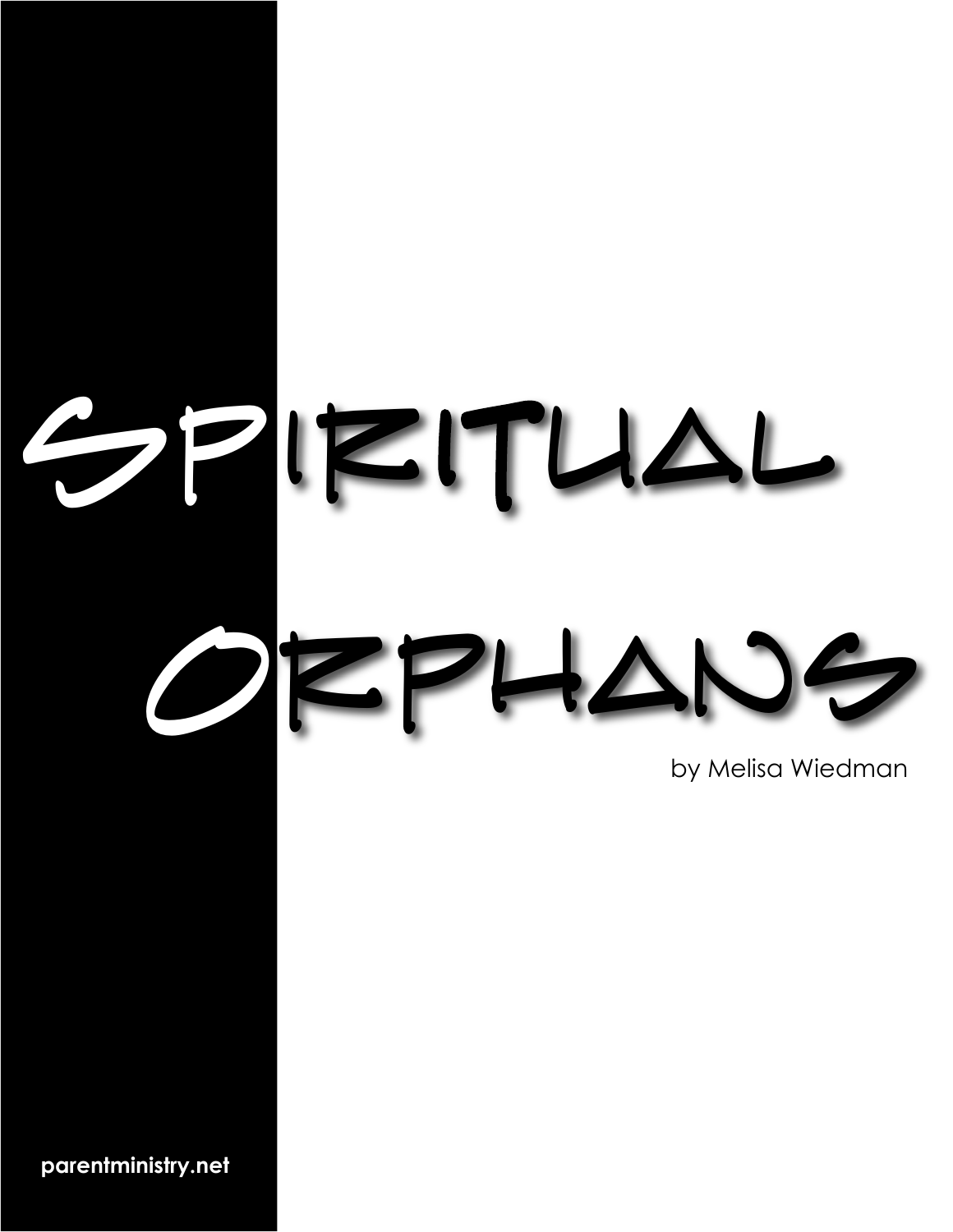# Spiritual Orphans

Teenagers are an easily identifiable--yet difficult to define--group of pseudo-adults. They are no longer children, yet they are not quite adults. Much is expected from them, yet not much is expected of them.

For about a decade, they are striving to define who they are as individuals, what they believe in, where they belong in society, what they are going to do "when they grow up," which friends they should be making, what they should wear, which topics they should focus on in school, and so on. And all of this is going on while their bodies, brains, and hormones are shifting into overdrive!

Some seem to handle it with all the grace and ease of a dancer, while others seem to handle it with the grace and ease of a mountain troll.

To add to the fun, they begin to pull away from their families and start seeking to define themselves apart from the family. They may even attempt to completely isolate themselves from their families--cutting them off physically, emotionally, and psychologically.

The kids in our youth groups are no different. In fact, in their case, you can add to the mix their trying to determine if the faith they have grown up in is really "their own" or if it is their mom and dad's faith that has been pressed upon them.

Now add to that group an emerging generation of teenagers that have not grown up in the Church and have no sense of what it means to be a Christ-follower. These kids are invited to "Emerge," "The Basement," or "Power Hour" by their friends, with no concept of what to expect or what is expected of them.

We all know these kids.

#### THEY COME TO OUR GROUP HUNGRY FOR SOMETHING BUT ARE UNSURE OF WHAT THAT IS.

They don't quite know where they fit or even if they fit into our environment. They are usually just dropped off by their parents or come with friends. And more than likely, you have never even met their parents.

These kids are essentially spiritual orphans. There may not be a Christian influence at home, so these kids are missing godly influence in their lives and are hungry for it, whether they know it or not.

Spiritual orphans are the skittish, shy ones that you spend months trying to pull out of their shells; they are also the loudmouths that are there every time the doors are open. One thing is absolutely certain about all of them: they are *hungry*.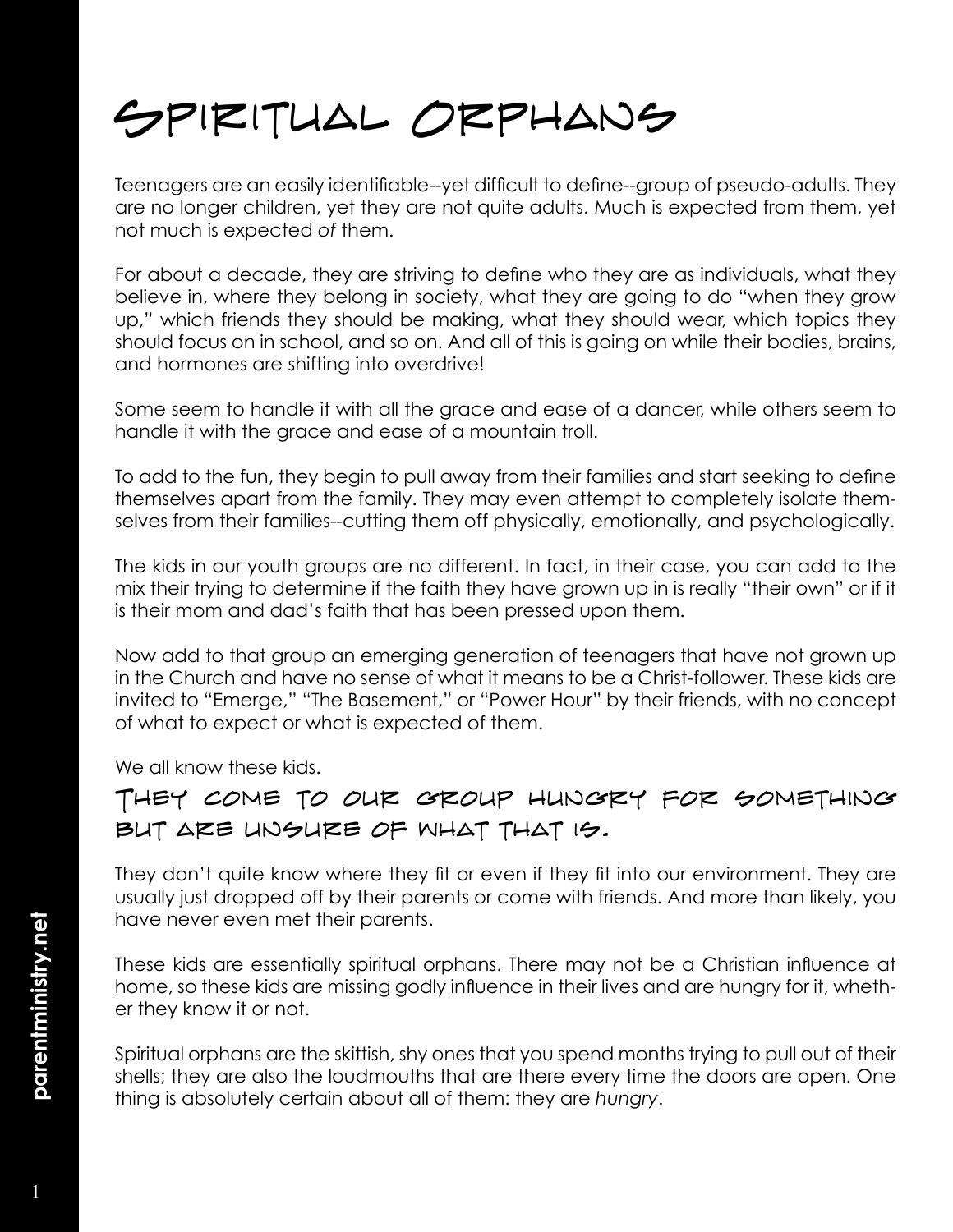I consider myself somewhat of an expert on the matter, because I was one of these spiritual orphans. I came from a Christian home that went through some tough times (which can happen when you blend two families). We grew up in the Church, and when we were old enough, we went to youth group. Without knowing it at the time, I was searching for a place where I fit and where I could be something other than a member of my peculiar family. Thankfully, that "elsewhere" turned out to be my youth group. 

There was always something going on at Church, and I wanted to be there because I did not want to be at home. And I definitely fit into that second type of kid: the loudmouth that was always around.

#### It was at youth group that I found acceptance, peace, fun, and a very different type of love than the love of my family.

This love came in the form of families that welcomed me into their lives, not just their homes. I got to be a part of their everyday lives and see how very differently people lived from my family. These families were pivotal in teaching me about the Bible, how to have healthy relationships between siblings, how to stand up for what you believe in, and that being a Christian did not necessarily mean that you were a nerd.

Please do not hear what I am not saying. My parents were not bad parents, and my siblings were not bad people. But as the middle child, I felt lost in the shuffle of my brothers and sisters. So much was going on at home with our blended family, that I did not know where I fit. But for a time, my adoptive families were where I fit. In a manner of speaking, they were my spiritual foster parents. In no way did they replace my parents, and in no way did they even try to replace them. They simply chose to invest in my life and welcomed me into theirs for as long as I would let them.

By living out the Bible to me, they demonstrated obedience to God and to His Word.

In the book of James, we are exhorted to "do what [the Word] says" and to "look after orphans and widows in their distress" (James 1).

Jesus' own heart for children was apparent when He said to His disciples, "Whoever welcomes one of these little children in my name welcomes me," and "Let the little children come to me" (Matthew 9:37, 10:14).

In the Old Testament, Moses admonished the Israelites to teach their children about God as they were living out their lives: "Fix these words of mine in your hearts and minds; tie them as symbols on your hands and bind them on your foreheads. Teach them to your children, talking about them when you sit at home and when you walk along the road, when you lie down and when you get up" (Deuteronomy 11:18–19).

Orphans were specifically addressed in Israelite law so that they would not be overlooked. Because--let's face it--it is easy to overlook someone who is not in our immediate sphere of concern. If they are not in the forefront of our conscious thought, then we do not even consider them. But this is the point Moses, James, and Jesus were trying to make! The orphans in our midst are just as important as the rest of our "kids." In some cases, probably more so.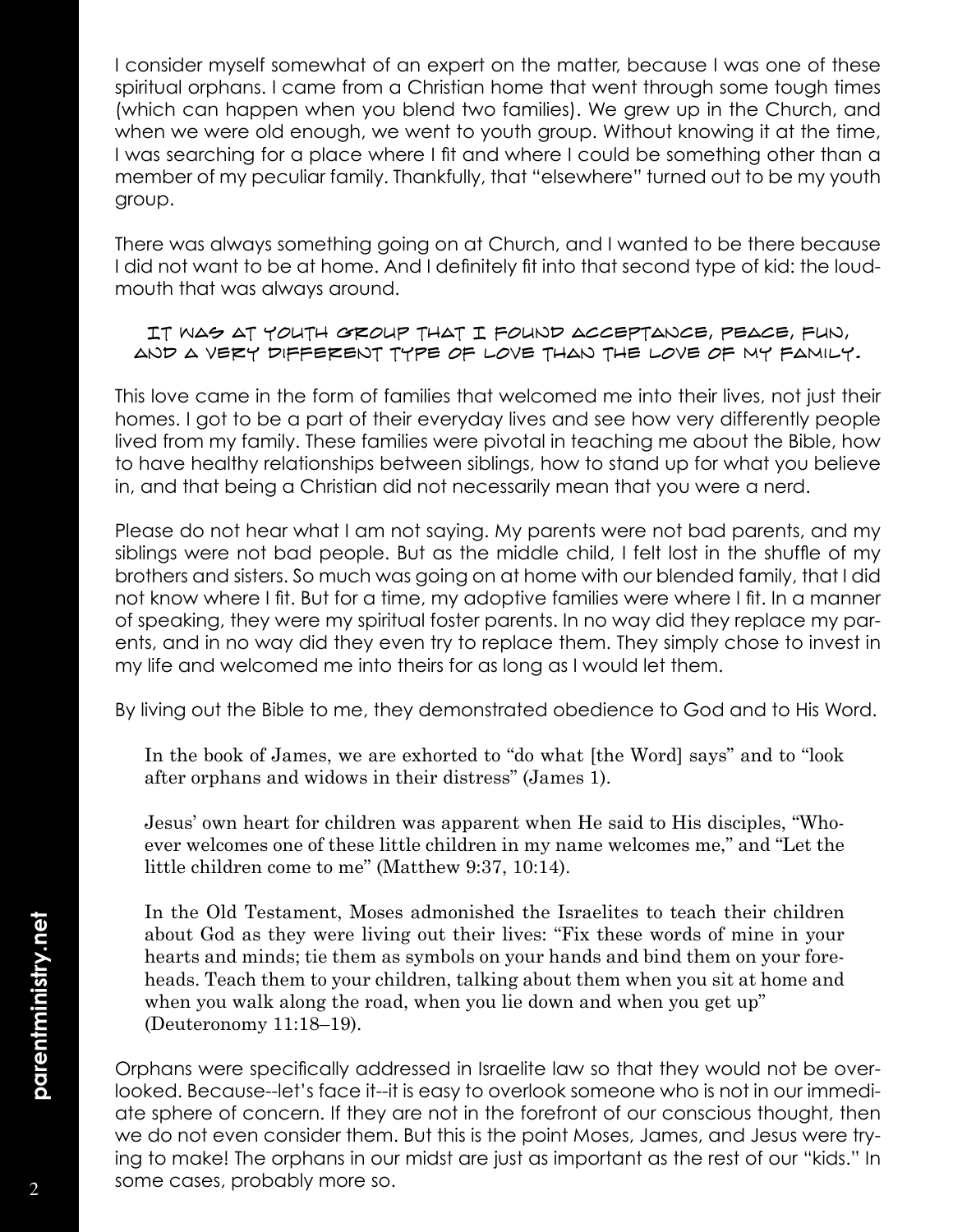Spiritual orphans have no spiritual compass to follow; they are easily swayed by the world and what it has to offer them. Devoid of strong spiritual leadership, they are forced to figure out life on their own. Many are attention-starved and require extra doses of it. They need unconditional acceptance but with firm boundaries.

This is where we, as the youth leaders, come in. Our job is to demonstrate the Church as a family, not like a family. Family sticks together, no matter what! Family plays together. Family loves each other. Family is a team of people doing life together and watching out for each other. Family sees all of our flaws and loves us because of--and despite--them. Family does life together. This is the Church. This is your youth group. You are a family--a team. You have to watch out for one another and take care of each other. 

I know what you are thinking: "Okay, whoa whoa whoa. That is so much more than I signed up for! What do I do? I already have to beg to get people to make brownies for Wednesday night.

How am I going to get them to commit to being spiritual parents?!"

So glad you asked!

Follow the examples of my own spiritual influences and some feedback from fellow youth leaders. 

### Don't try to reinvent the wheel.

### Here's what you do:

#### **1. Get on your knees, friend!**

Get alone and speak with your Lord and Savior, the love of your life, and have a heartto-heart with Him. He loves you, and He knows how much you love your students. Spend time lifting each and every one of them up to Him. Then lift up the ones who may step only a toe in your door. Ask Him for wisdom in directing your group and thank Him for blessing you with the privilege of what you get to do. Then ask Him to bring the right people to your group that can propel your students to the next level in their walk with Christ. *(Okay, this is a BIG one, but it is actually the most important thing you will ever do for your ministry, your students, your Church, and your own family!)* 

#### **2. Start putting out "feelers" with leaders that you trust in your Church.**

Ask them to keep an eye open for people who truly have a heart for ministry but are not quite sure where to plug in. These people will have a natural inclination for service or hospitality and will go the extra mile to make people feel welcome.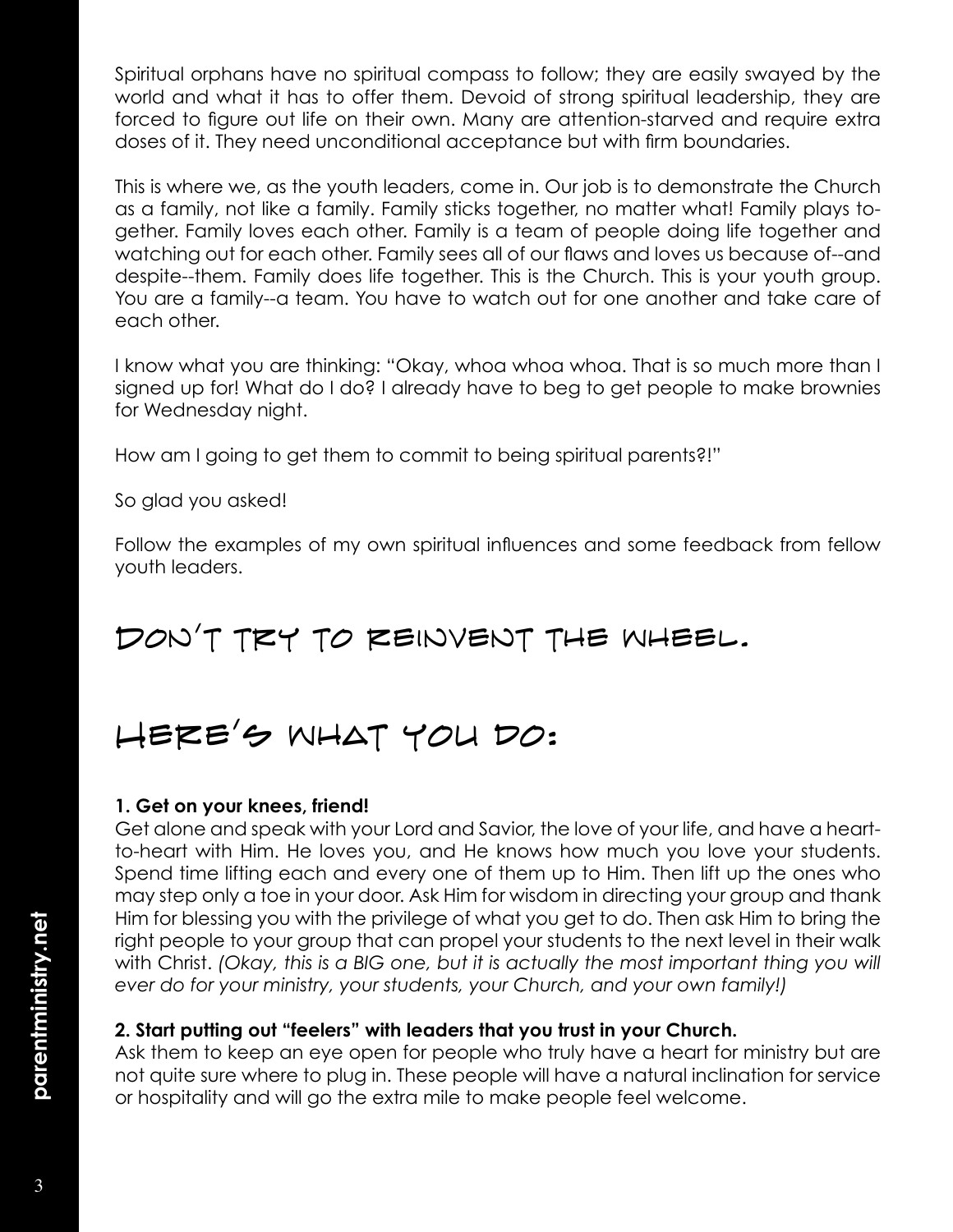**3. Invite them to dinner.** Don't be coy; let them know that you want to discuss ministry options. You do not want to start a relationship with someone by ninja-ing them into youth ministry.

When you get to dinner, get to know them! This means asking questions and then shutting up. Get to know who their family is, how they ended up in your Church, what their passions are, where they feel God leading them to serve, etc.

Okay, now you get to talk. Share with them your passion for teenagers and cast the vision of your youth ministry. Express the need for people to come alongside you in the journey!

Lastly, based on your gauge of their leanings and reaction to your passion, ask them to prayerfully consider coming alongside you and becoming a part of your team. This does not have to be a lifetime commitment, but it is a commitment to minister to teens.

**4. This is actually a toughie: Be okay with "no," but have a plan ready for "yes!"** They need to know that "no" is an okay answer, but you are excited about what they have to offer your students.

**5. Finally, implement your plan to integrate them into activities that they are passionate about within the youth ministry.** Whatever area they choose to focus on, they should always be mindful that you want them to be intentional about getting to know the students. Plug them into an existing small group and encourage them to participate as much as they can without dominating the students. Once they are integrated into youth ministry, they will begin to easily identify needs among the students. Because you have already prepared/trained them (and because of their natural inclinations), they will begin to "be a family" with them.

Again, I know what you are thinking: "What in the world do I teach them? How do I train someone to spiritually mentor a spiritual orphan?!" Some of you might even be thinking, "I'm not even a parent myself!"

Okay, breathe and relax. Most people that reach this point in the process are already motivated to engage your students and are just looking for the license and the road map for the journey. Thankfully, your only role in this is to be like AAA: you give them the tools, and they make the trip their own.

So where do they go from here? It's simple. Give them this "map" (filled out with your Church's information) and your cell phone number. Promise to lift them up in prayer and assure them that you will be available whenever they need you. Then sit back and watch them shine!